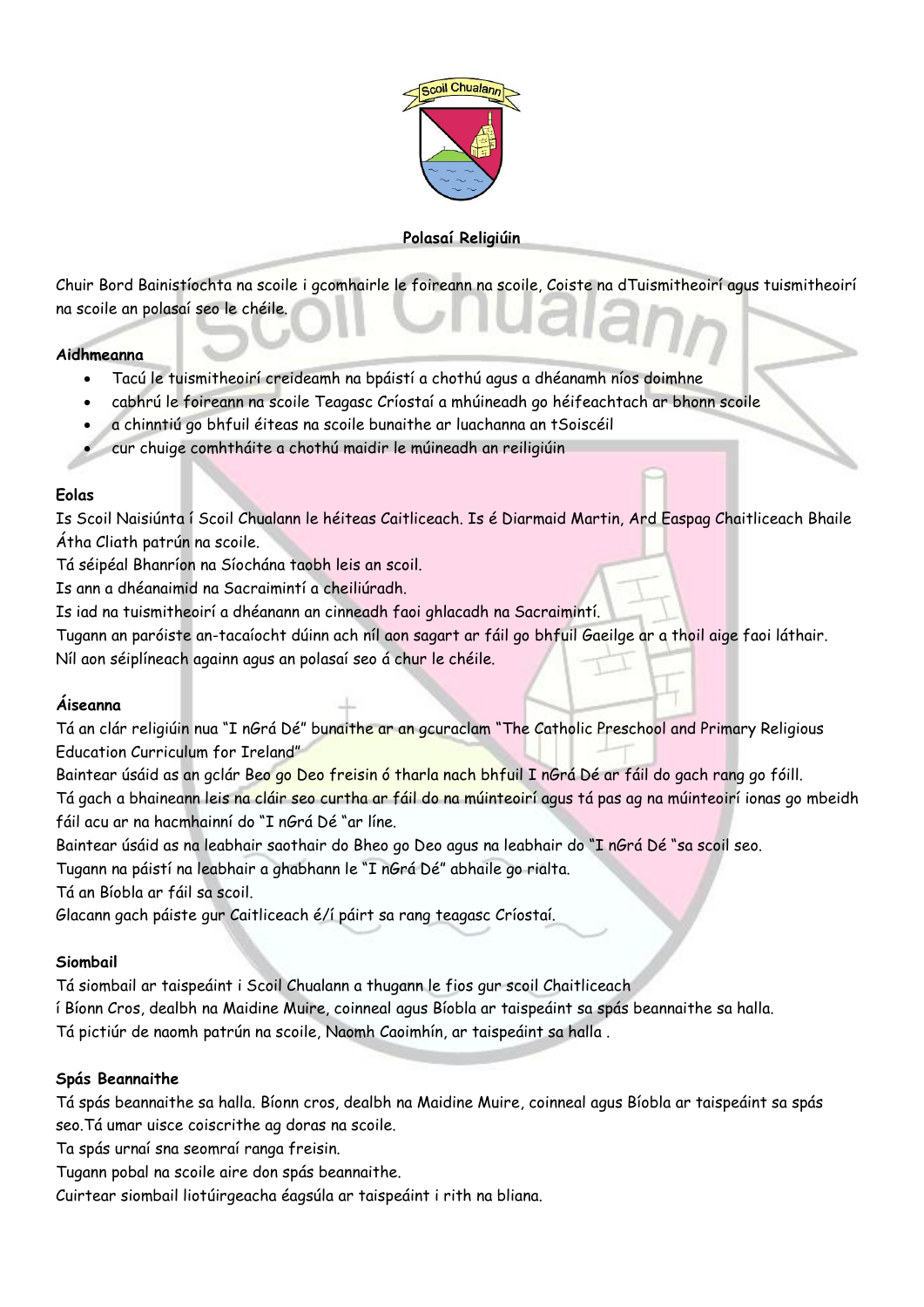Is féidir le páistí siombail a chur sa spás má thograíonn siad. Uaireanta cuireann siad Leabhar Aifrinn ann nó grianghraf de ghaol leo a cailleadh.

Bíonn dlúthcheangal idir na siombail atá ar taispeáint agus na téamaí atá faoi chaibidil sna ranganna.

### **Guí**

Bíonn tionóil na maidine againn gach maidin i Scoil Chualann. Deirtear paidreacha na maidine ag an tionóil. Tugtar aitheantas do na féilte Eaglasta le linn na tionóla.

Deir gach rang altú roimh agus tar éis bia agus paidir na hoíche sula dtéann siad abhaile.

Foghlaimíonn na páistí na paidreacha sna ranganna ag amTeagasc Críostaí agus ag an tionóil. Cuirtear béim ar fhreagraí an Aifrinn ag an tionóil roimh Aifreann scoile, roimh an gCéad Chomaoineach agus roimh an gCoineartú. Bíonn searmanais againn ag amanna éagsúla sa bhliain 8 Nollaig (Aifreann má tá sagart ar fáil), 6 Eanáir (Aifreann),Seachtain na scoileanna Caitliceacha , Lá Fhéile Bríde, Beannú na seamróige do Lá Fhéile Pádraig, Céadaoin an Luaithrigh má tá sagart ar fáil. Muna bhfuil bíonn searmanas beag againn féin. Lastar coinneal agus cantar iomainn ag na seirbhísí seo chun atmasféar cráifeach a chothú.

### **Na Sacraimintí**

Bíonn ról lárnach ag tuismitheoirí, ag sagairt agus ag múinteoirí i dtionscnamh liotúirgeach agus sacraimintiúil páistí. Is coda fíor-riachtanacha de thionsnamh sacraimintiúil leanaí iad éispéireas liotúirge an pharóiste agus cleachtas a dtuismitheoirí agus an phobail Chríostaí. Ina n-éagmais seo, is beag is féidir a bhaint amach ar scoil. Tuigimid gurb iad na tuismitheoirí céad oideachasóirí a bpáistí.

Is iad na tuismitheoirí a dhéanann an cinneadh faoi glacadh na Sacraimintí.

Déantar na páistí a ullmhú do na Sacraimintí ; Sacraimint an Athmhuintearais agus Sacraimint na hEocairiste i Rang 2 agus Sacraimint an Coineartaithe i Rang 6. Is próiséas leanúnach é seo ó Naíonáin bheaga go Rang 6. Tá gach múinteoir ar an bhfoireann cáilithe chun Teagasc Críostaí a mhúineadh agus chun ranganna a ullmhú do na sacraimintí.

Caitheann páistí Rang 2 éide scoile don Chéad Fhaoistin agus ailb don Chéad Chomaoineach . Caitheann R6 éide scoile do Shearmanas an tSolais agus ailb don Choineartú .

# **Sacraimint an Athmhuintearais**

Baintear úsáid as an dá théarma (Sacraimint an Athmhuintearais agus an Chéad Fhaoistin). Déanann páistí Rang 2 sacraimint an Athmhuintearais a cheiliúradh nuair atá cead faighte ó na tuismitheoirí.

Cuirtear in iúl do thuismitheoirí ag cruinniú eolais ag tús na scoilbhliana gur chúrsa dhá bhliain atá i gceist. Baintear úsaid as na háiseanna atá ar fáil ar líne agus cuirtear eolas abhaile ag tuismitheoirí go rialta. Múintear an gníomh dóláis agus an gníomh aithrí do na páistí.

### **Sacraimint na hEocaraiste**

Baintear úsáid as an téarma An Chéad Chomaoineach i Scoil Chualann. Déanann páistí Rang 2 Sacraimint na hEocaraiste a cheiliúradh nuair atá cead faighte ó na tuismitheoirí.

Cuirtear in iúl do thuismitheoirí ag cruinniú eolais ag tús na scoilbhliana gur chúrsa dhá bhliain atá i gceist. Baintear úsáid as na háiseanna pleanála atá ar fáil don chúrsa "I nGrá Dé" ar líne.

Tabharfar deis do na tuismitheoirí agus do na páistí páirt a ghlacadh sa chlár, "Do This in Memory of Me", a chuirfidh an paróiste ar fáil don scoilbhliain 2018/19.

### **Sacraimint an Chóineartaithe**

Déanann páistí Rang 6 sacraimint an Choirneartaithe a cheiliúradh nuair atá cead faighte ó na tuismitheoirí. Leantar an clár Beo go Deo go dtí go bhfuil an clár nua I nGrá Dé réidh. Cuirfear béim ar na luachanna ata luaite sa chlár seo.

Is gá do na páistí siombail, tíolachtaí agus torthaí an Spioraid Naoimh a bheith ar eolas acu.